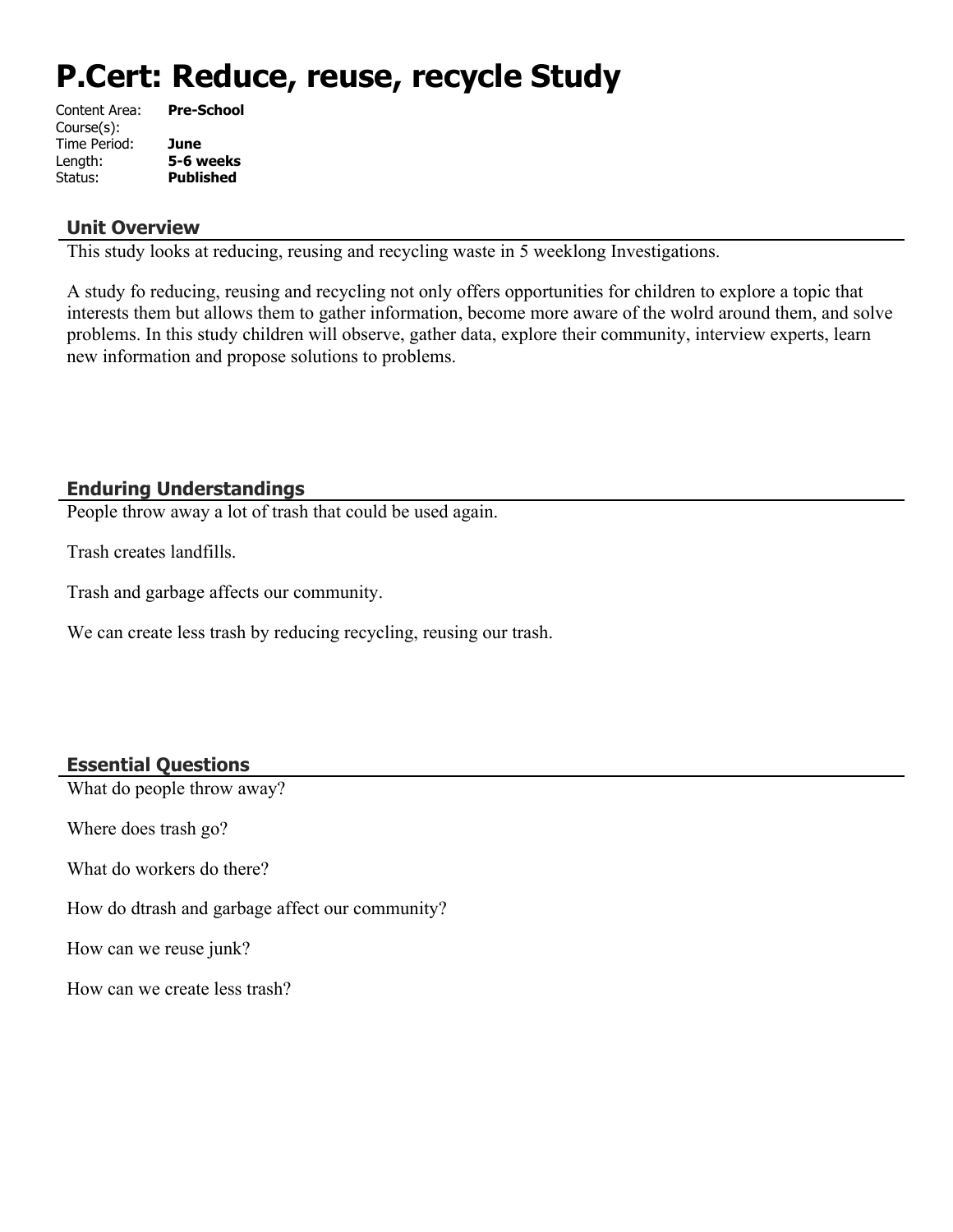**Exploring the Topic:** What do we know about reducing, reusing, and Study: Reduce, Reuse, Recycle<br>recycling?

What do we want to find out?

|                                   | Monday                                                                                    | Tuesday                                                                                    | Wednesday                                                                                                      | <b>Thursday</b>                                                                                                                             | Friday                                                                                                                                                                                   |
|-----------------------------------|-------------------------------------------------------------------------------------------|--------------------------------------------------------------------------------------------|----------------------------------------------------------------------------------------------------------------|---------------------------------------------------------------------------------------------------------------------------------------------|------------------------------------------------------------------------------------------------------------------------------------------------------------------------------------------|
| <b>Interest</b> Library:<br>Areas | books about<br>trash,<br>garbage, and<br>recycling                                        | Discovery: junk collection Discovery:                                                      |                                                                                                                | Discovery:<br>Art: collage<br>materials, e.g.,<br>paper scraps;<br>tinfoil bits; old<br>magazines and<br>newspapers;<br>cardboard<br>pieces | Art: collage materials e.g.,<br>junk collection junk collection paper scraps; tinfoil bits;<br>old magazines and<br>newspapers; cardboard<br>pieces                                      |
| Large<br>Group                    | Game:<br>What's Inside<br>the Box?<br>Discussion<br>and Shared<br>Writing:<br>Found Trash | Song: "Three Rowdy<br>Children"<br>Discussion and Shared<br>Writing: What Is This<br>Junk? | Song: "Clap a<br>Friend's<br>Name"<br>Shared<br>Do We Know<br>About<br>Reducing,<br>Reusing, and<br>Recycling? | Inside the<br>Box?<br>Discussion and Discussion and Writing:<br>Shared<br>Do We Know<br>About<br>Reducing,<br>Reusing, and<br>Recycling?    | Game: What's Game: Simon Says or Jack<br>in the Box<br>Discussion and Shared<br>Writing: What  Writing: What  What Do We Want to Find <br>Out About Reducing,<br>Reusing, and Recycling? |
| Read-<br>Aloud                    | The Paper<br><b>Bag Princess</b>                                                          | Hush! A Thai Lullaby                                                                       | The Paper Bag Hush! A Thai<br>Princess                                                                         | Lullaby                                                                                                                                     | The Paper Bag Princess                                                                                                                                                                   |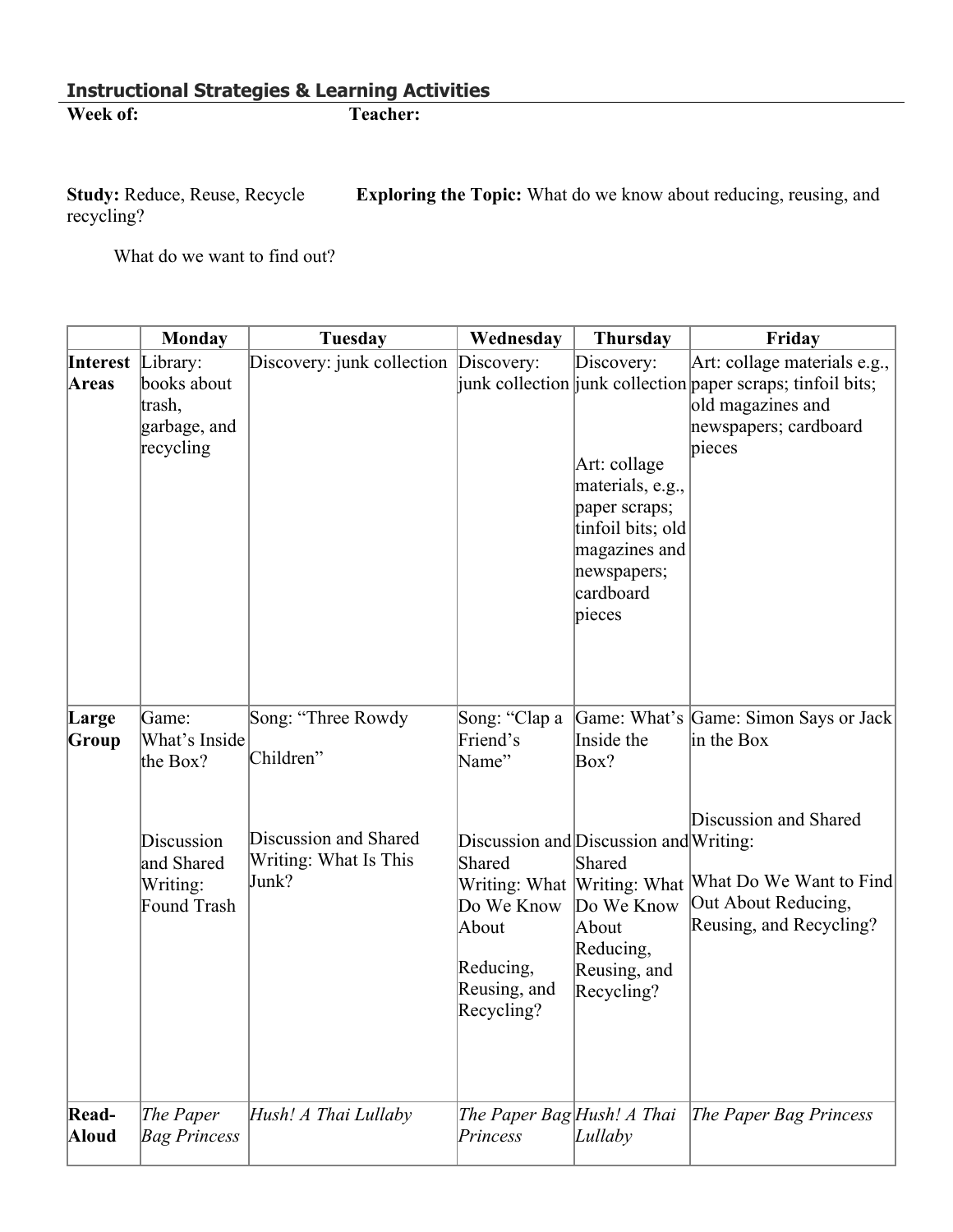| Small<br>Group                                 | Option $1$ :<br>Letters,<br>Letters,<br>Letters | Option 1: Environmental<br>Print | Option 1: Junk Option 1:<br>Collage | Bounce $&$<br>Count              | Option 1: Tallying the<br>Junk |  |
|------------------------------------------------|-------------------------------------------------|----------------------------------|-------------------------------------|----------------------------------|--------------------------------|--|
|                                                | Option 2:<br>Buried<br>Treasures                | Option 2: Baggie Books           | Option 2: Junk<br>Sculpture         | Option 2: Junk Kinds?<br>Numbers | Option 2: How Many             |  |
| <b>Outdoor Experiences: Bounce &amp; Catch</b> |                                                 |                                  |                                     |                                  |                                |  |

**Family Partnerships:** We would like to ask families to contribute to the junk collection by bringing in junk from home—items that typically get thrown away, e.g., paper towel rolls, old magazines, bottle tops, cartons, and broken things. Please check all items and make sure they're safe; rinse containers and remove items with sharp edges.

**Wow! Experiences:** None.

**Week of: Teacher:** 

| <b>Study: Reduce, Reuse, Recycle</b> | <b>Investigation</b> : 1. What do people throw away? (Monday– |  |  |
|--------------------------------------|---------------------------------------------------------------|--|--|
| Wednesday)                           |                                                               |  |  |

2. Where does trash go? What do workers do there?

(Thursday–Friday)

|       | Monday                          | Tuesday        | Wednesday                  | Thursday                       | Friday                                 |
|-------|---------------------------------|----------------|----------------------------|--------------------------------|----------------------------------------|
|       | <b>Interest</b> Discovery: junk | Library:       | Toys and Games:            | Computer:                      | Discovery: items to take               |
| Areas | collection; poster              | environmental  | bowling pins made from     | computer with apart, e.g., old |                                        |
|       | board, cardboard,               | print from the | plastic bottles partially  |                                | Internet access; telephones and radios |
|       | or heavy paper;                 | <i>iunk</i>    | filled with sand or rocks; |                                | ebook version (remove batteries);      |
|       | glue                            |                | soft ball                  | lof                            | screwdrivers                           |
|       |                                 | collection     |                            |                                |                                        |
|       |                                 |                |                            | Sam Helps                      |                                        |
|       |                                 |                |                            | Recycle                        |                                        |
|       |                                 |                |                            |                                |                                        |
|       |                                 |                |                            |                                |                                        |
|       |                                 |                |                            |                                |                                        |
|       |                                 |                |                            |                                |                                        |
| Large | Movement: Let's                 | Movement:      | Game: Body Patterns        | Movement:                      | Movement: The Kids                     |
| Group |                                 | Bouncing Big   |                            | Going on a                     |                                        |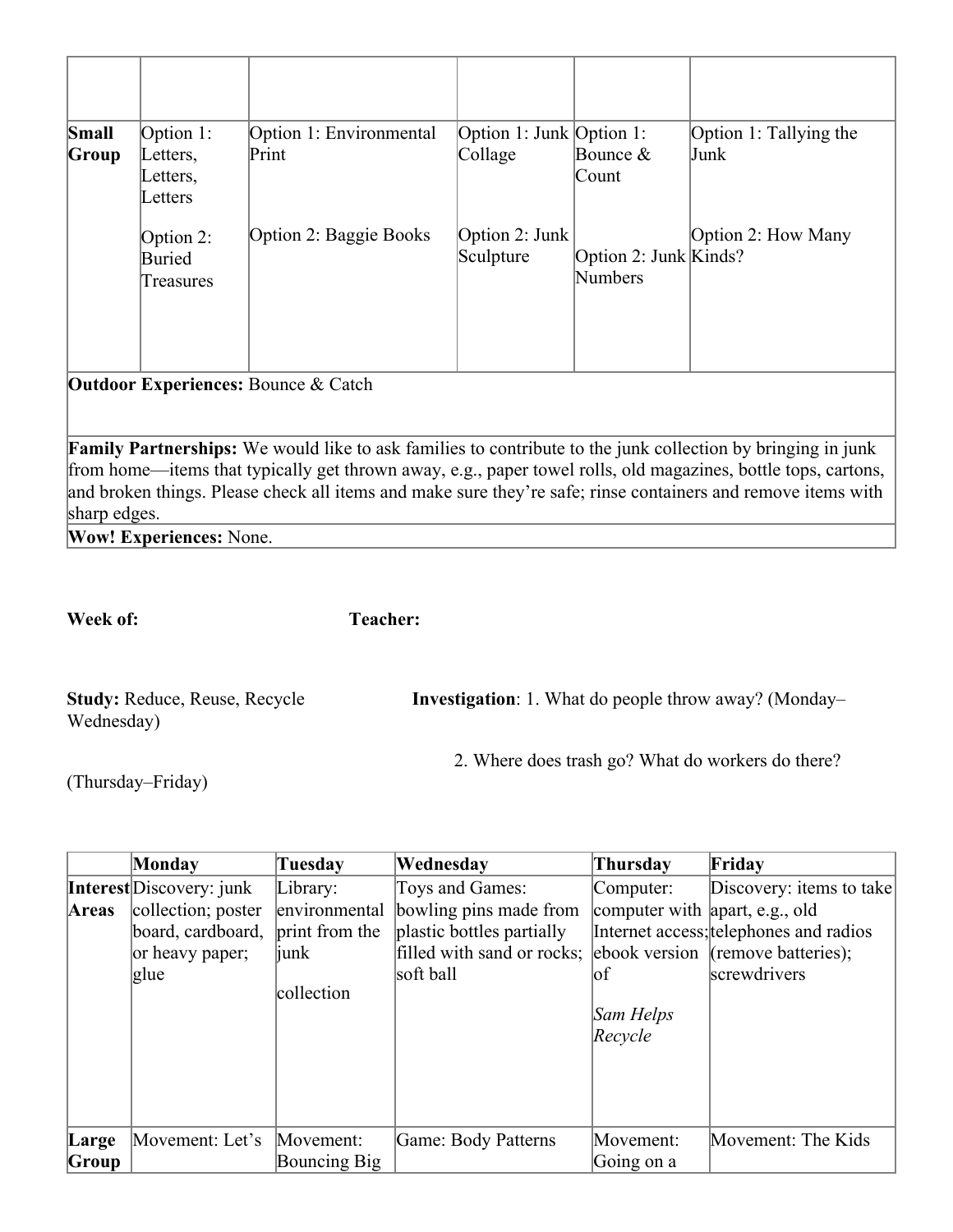|                       | Stick Together                                              | <b>Brown Balls</b>                                 |                                                                                                     | Journey                                                  | Go Marching In                                                           |
|-----------------------|-------------------------------------------------------------|----------------------------------------------------|-----------------------------------------------------------------------------------------------------|----------------------------------------------------------|--------------------------------------------------------------------------|
|                       | Discussion and<br>Shared Writing:<br><b>Classroom Trash</b> | Shared<br>Writing: Trash<br>and Garbage at<br>Home | Discussion and Shared<br>Writing: What Do People<br>Discussion and Throw Away Around the<br>School? | Shared<br>Writing:<br><b>Where Does</b><br>the Trash Go? | Discussion and Discussion and Shared<br>Writing: Follow That<br>Trash    |
| Read-<br><b>Aloud</b> | Something From<br>Nothing                                   | I Stink!                                           | Radio Man                                                                                           | Sam Helps<br>Recycle                                     | Radio Man                                                                |
| Small<br>Group        | Option 1: Story<br>Problems<br>Option 2: Bowling<br>Math    | Patterns<br>Option 2:<br><b>Action Patterns</b>    | Option 1: Junk Option 1: Alphabet Cards Option 1:<br>Option 2: Textured<br>Letters                  | Rhyming<br>Riddles<br>Option 2:<br>Rhyming Chart         | Option 1: How Big<br>Around?<br>Option 2: Which<br>Container Holds More? |

**Outdoor Experiences:** Composting; Body Shapes & Sizes

**Family Partnerships:** Please discuss with your children what things your family typically throws away. We have asked children to bring in various kinds of trash (such as an empty carton or leftover wrapping paper) that we can use to create something useful. We also would like families to bring in a piece of trash with the recycling symbol on it. Also, please access the ebook, *Sam Helps Recycle*.

**Wow! Experiences:** Wednesday—A walk around the school to investigate trash cans in different areas, e.g., the kitchen, classroom, and office

Friday—An interview with the school custodian and a tour of the path that the trash takes through the school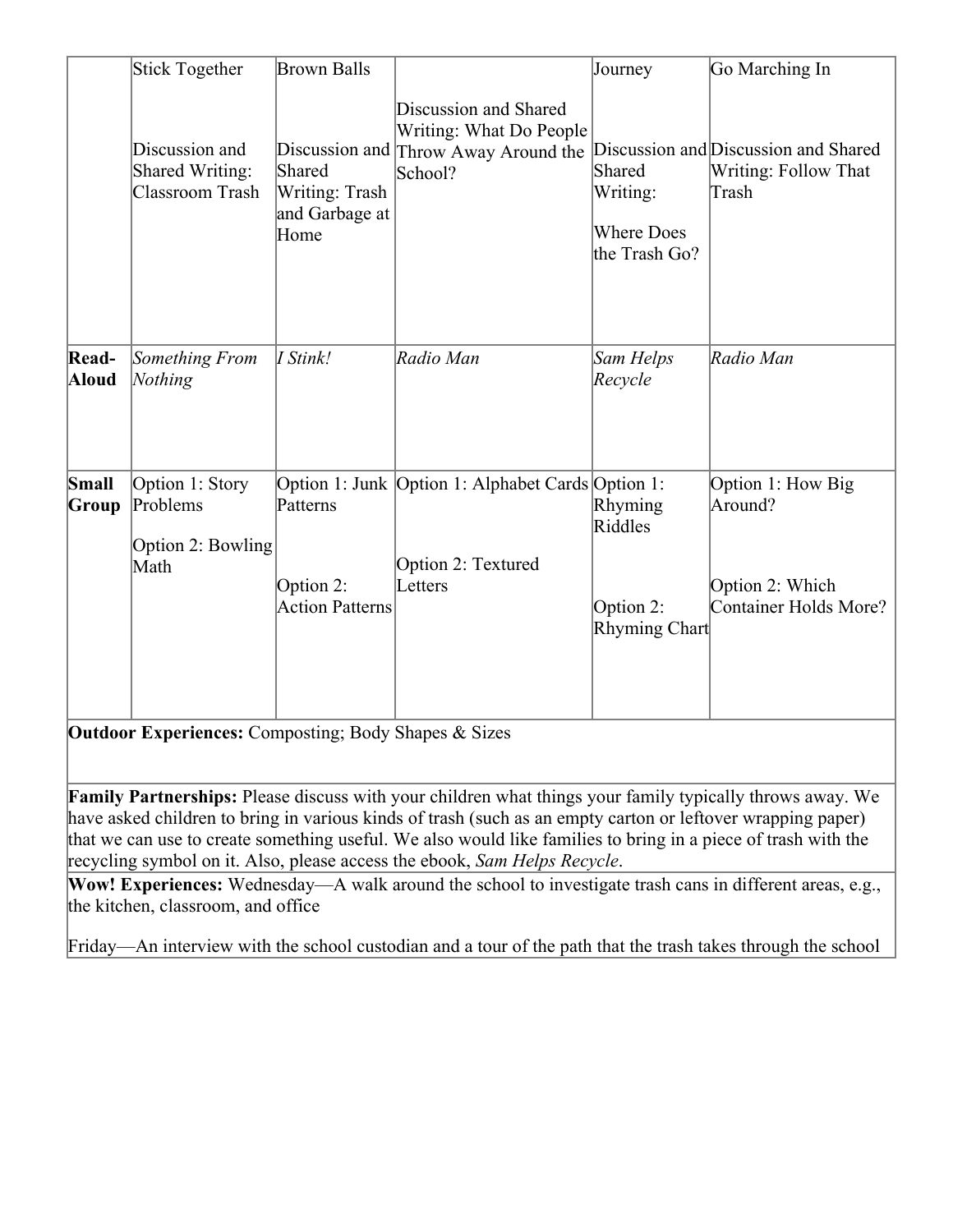**Week of: Teacher:** 

there? (Monday–Tuesday)

**Study:** Reduce, Reuse, Recycle **Investigation:** 2. Where does trash go? What do workers do

3. How do trash and garbage affect our community?

(Wednesday–Friday)

|                | <b>Monday</b>                                                                        | <b>Tuesday</b>                                                           | Wednesday                                      | <b>Thursday</b>                                            | Friday                                              |
|----------------|--------------------------------------------------------------------------------------|--------------------------------------------------------------------------|------------------------------------------------|------------------------------------------------------------|-----------------------------------------------------|
|                | <b>Interest</b> Blocks: garbage trucks                                               | Discovery: can crusher; empty                                            | Blocks:                                        | Art: paper;                                                | Discovery:                                          |
| Areas          | Computer: computer with<br>Internet access; ebook<br>version of Sam Helps<br>Recycle | cans; two identical small trash<br>cans or other identical<br>containers | of various<br>sizes                            | empty boxes markers; paint                                 | <i>junk</i><br>collection                           |
| Large<br>Group | Song: "Recycle Song"                                                                 | Song: "Recycle Song"                                                     | Poem: "The Poem: "The<br>Litter<br>Monster"    | Litter Monster"                                            | Poem: "The<br>Litter<br>Monster"                    |
|                | Discussion and Shared<br>Writing: Expert Interview                                   | Discussion and Shared Writing:<br>Dump or Recycle?                       | Discussion<br>and Shared<br>Writing:<br>Litter | Discussion and<br>Shared Writing:<br>Litter and<br>Animals | Discussion<br>and Shared<br>Writing: Litter<br>Walk |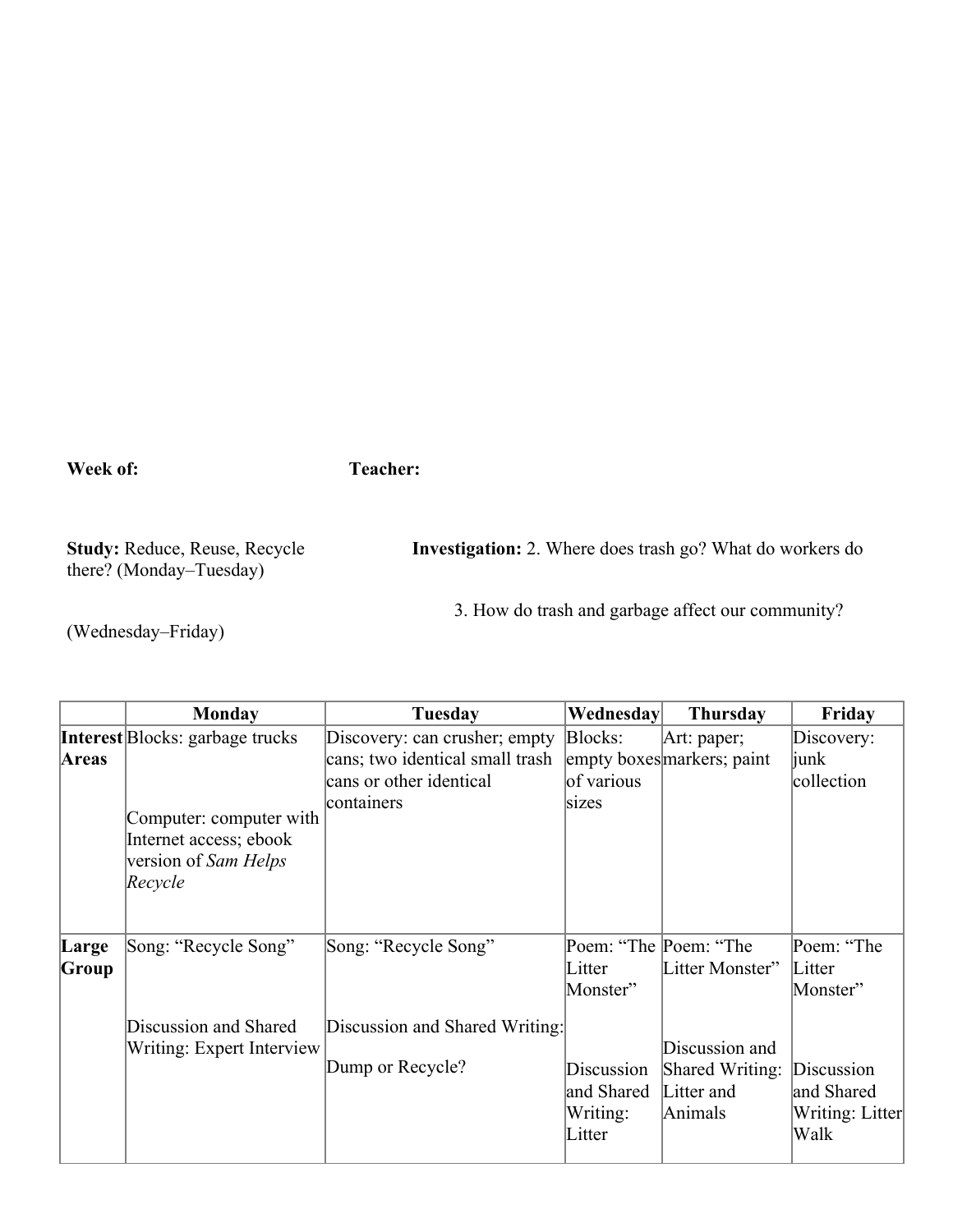| Read-<br><b>Aloud</b> | Sam Helps Recycle               | Radio Man                    | The<br>Adventures<br>of Gary $\&$<br>Harry | I Stink!                    | The<br>Adventures of $ $<br>Gary & Harry |
|-----------------------|---------------------------------|------------------------------|--------------------------------------------|-----------------------------|------------------------------------------|
| Small<br>Group        | Option 1:<br>Bookmaking         | Option 1: Bookmaking         | Option 1:<br>Seek and<br>Find              | Option 1: Story<br>Problems | Option 1:<br>What's<br>Missing?          |
|                       | Option 2: Desktop<br>Publishing | Option 2: Desktop Publishing | Option 2:<br>Sorting and<br>Classifying    | Option 2:<br>Dinnertime     | Option 2:<br>Memory<br>Games             |

**Outdoor Experiences:** Body Shapes & Sizes; Moving Through the Forest

**Family Partnerships:** We would like families to bring in a piece of trash that has the recycling symbol on it. Also, please access the ebook, *Sam Helps Recycle*. If you are a family member who plays a musical instrument and you would be willing to visit our class next week to help the children make instruments, please let us know. We also would like to ask families to contribute old wrapping paper and gift boxes of different sizes for the children to use in an upcoming investigation.

**Wow! Experiences:** Monday—An interview with a sanitation worker and a look at a trash or recycling truck

Friday—A litter walk around the school

**Week of: Teacher:** 

**Study:** Reduce, Reuse, Recycle **Investigation:** 4. How can we reuse junk?

|              | Monday                          | Tuesday          | Wednesday                   | Thursday  | Friday                                                            |
|--------------|---------------------------------|------------------|-----------------------------|-----------|-------------------------------------------------------------------|
|              | <b>Interest</b> Art: items from | Music and        |                             |           | Art: art materials for $Art:$ paper $Art:$ some of the junk items |
| <b>Areas</b> | junk collection                 | Movement:        | costumes and props; bags of |           | described in <i>Don't Lose It</i> —                               |
|              |                                 |                  | large paper bags            | different | <i>Reuse It!</i> ; junk collection                                |
|              |                                 | junk collection; |                             | sizes     |                                                                   |
|              |                                 | variety of       |                             |           |                                                                   |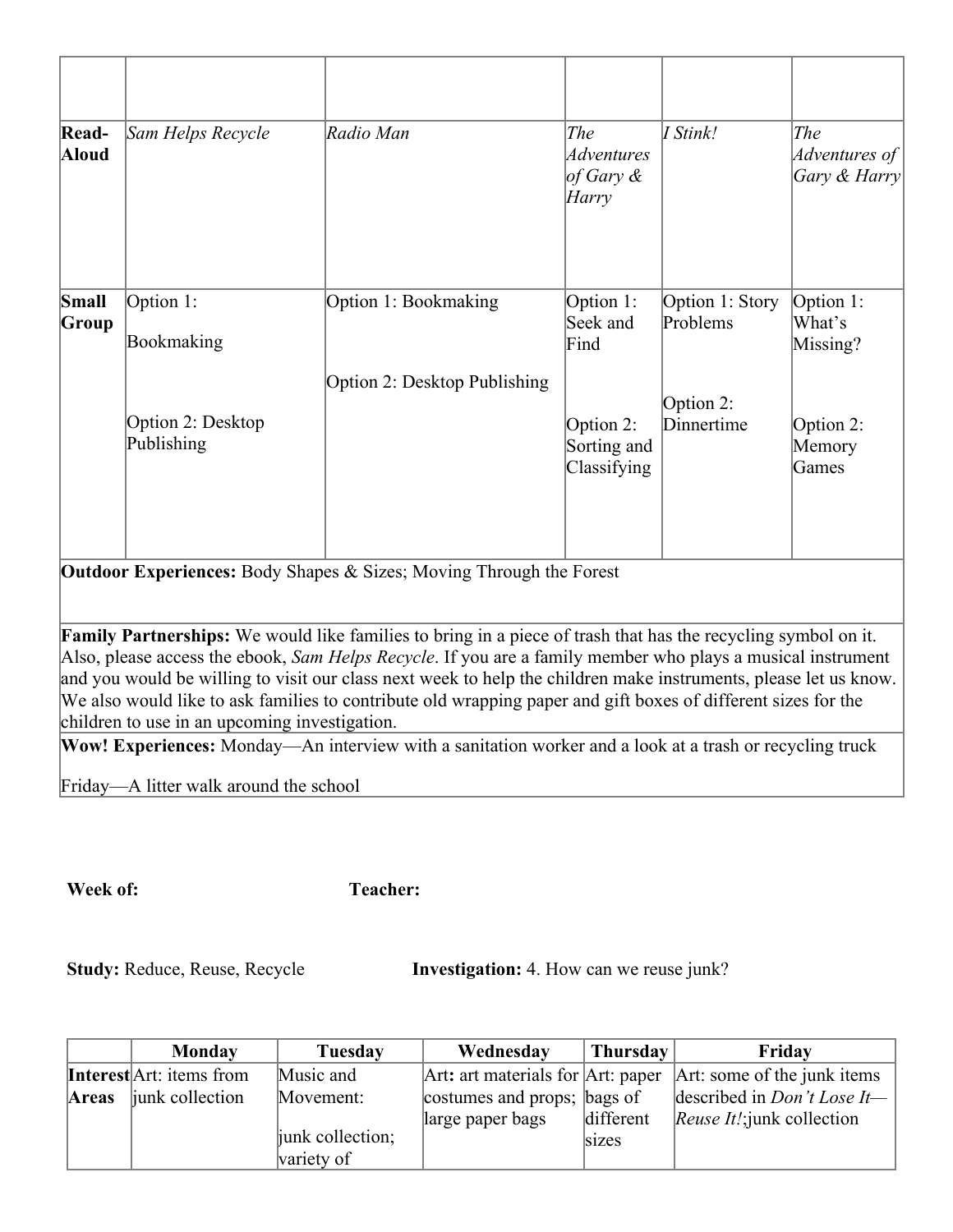| Computer: ebook<br>version of <i>Don't</i><br>Lose It-Reuse It! | containers;<br>wooden blocks             |                                                              |                                                                      | Computer: ebook version of<br>Don't Lose It-Reuse It!                                            |
|-----------------------------------------------------------------|------------------------------------------|--------------------------------------------------------------|----------------------------------------------------------------------|--------------------------------------------------------------------------------------------------|
| Movement: Paper<br>Towel Rap                                    | Music: "Musical<br>Junk"                 | Music: "Marching<br>Junk Band"                               | Song:<br>"Recycle<br>Song"                                           | Book: Don't Lose It-Reuse<br>$\vert \mathcal{I}t \vert$                                          |
| Discussion and<br><b>Shared Writing:</b><br><b>Amazing Junk</b> | Discussion and<br>Shared<br>Writing:     | Discussion and<br>Shared<br><b>Bag Princess</b>              | Discussion<br>and Shared<br>Paper Bags                               | Discussion and Shared<br><b>Writing: Gift Making</b>                                             |
| Don't Lose It-<br>Reuse It!                                     | Gary & Harry                             |                                                              | Hush! A<br>Thai<br>Lullaby                                           | Peter's Chair                                                                                    |
| Option 1: Straw<br>Shapes                                       | Option 1: More or<br><b>Fewer Towers</b> | Option 1: Dramatic<br>Retelling of The<br>Paper Bag Princess | Option 1:<br>Stick                                                   | Option 1: Dramatic Retelling<br>$\log The$<br>Paper Bag Princess                                 |
| Option $2: 3-D$<br>Shapes                                       | Option 2: Cover<br> Up                   | Option 2:<br>of The Paper Bag<br>Princess                    |                                                                      | Option 2: Clothesline<br>Retelling of The Paper Bag<br>Princess                                  |
|                                                                 |                                          |                                                              | Instrument MakingRetell The Paper<br>The Adventures of Peter's Chair | Writing: Preparing to Writing:<br>Letters<br>Option 2:<br>Clothesline Retelling Walk a<br>Letter |

**Outdoor Experiences:** Trash Relay

**Family Partnerships:** Please bring in something from home that you consider trash, but which could be used to create something useful, such as an empty plastic mayonnaise container, cereal box, or wrapping paper roll. We also still need contributions of old wrapping paper and gift boxes of different sizes. Please access the ebook, *Don't Lose It—Reuse It!*

**Wow! Experiences:** Tuesday—A visit from a family member who plays a musical instrument.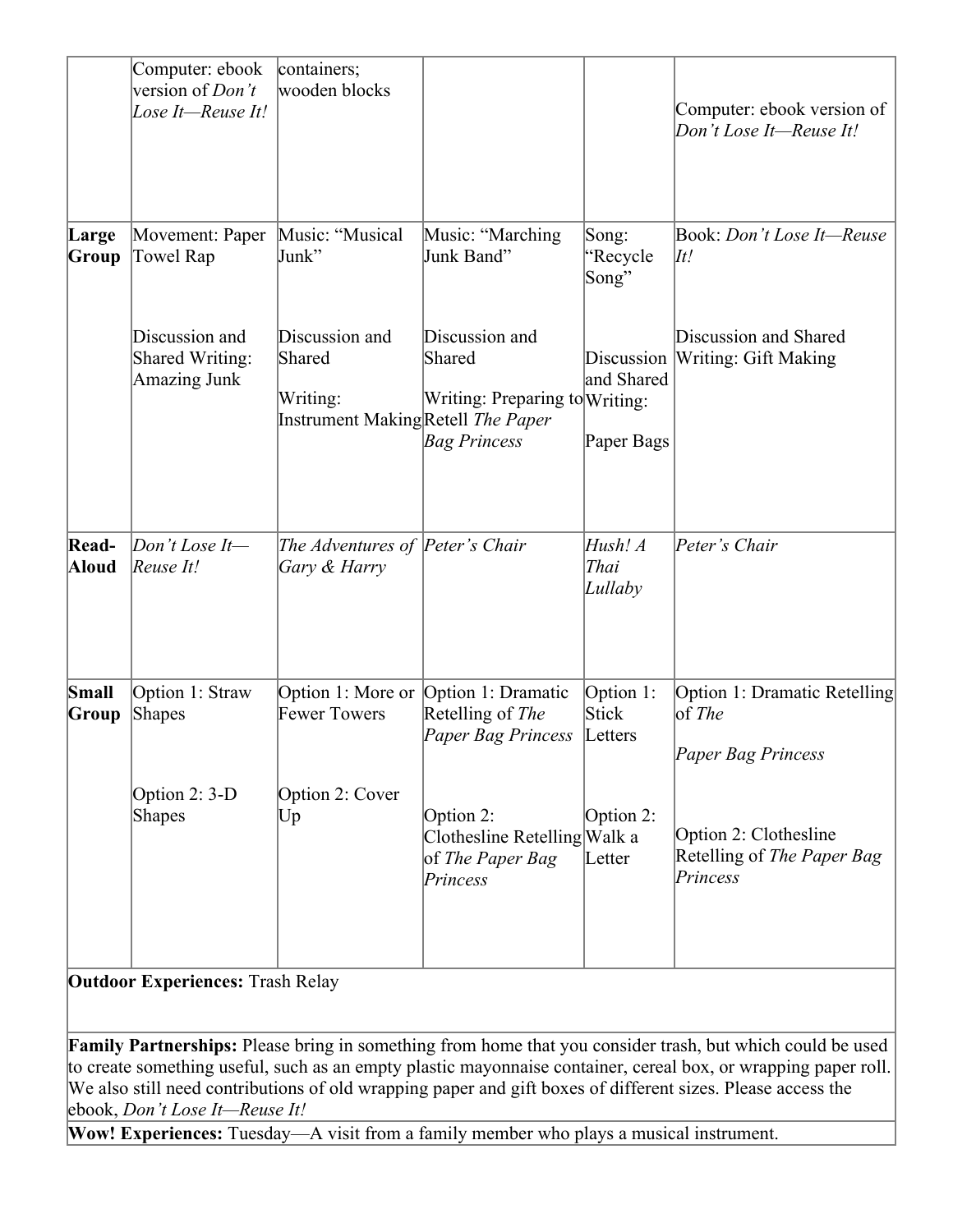**Week of: Teacher:** 

Wednesday)

**Study:** Reduce, Reuse, Recycle **Investigation:** 5. How can we create less trash? (Monday–

Celebrating Learning (Thursday–Friday)

|       | <b>Monday</b>                                          | Tuesday                                     | Wednesday                           | <b>Thursday</b>                                    | Friday                                                                      |
|-------|--------------------------------------------------------|---------------------------------------------|-------------------------------------|----------------------------------------------------|-----------------------------------------------------------------------------|
|       |                                                        | <b>Interest</b> Art: some of Dramatic Play: | Dramatic Play:                      | All: displays of                                   | Dramatic Play:                                                              |
| Areas | the junk                                               | wrapping paper                              | wrapping paper                      | children's                                         | displays of costumes                                                        |
|       | items                                                  | scraps; tape; scissors;                     | scraps; tape; scissors;             | investigations.                                    | and props made                                                              |
|       |                                                        | described in variety of boxes               | variety of boxes                    |                                                    | during the study                                                            |
|       | Don't Lose<br>$It$ -Reuse<br>$It$ : junk<br>collection |                                             |                                     | Computer: ebook<br>version of Sam<br>Helps Recycle | Music and Movement:<br>displays of<br>linstruments made<br>during the study |
| Large | Movement:                                              | Movement: Silly                             | Music: "The Kids Go Song: "Recycle" |                                                    | Movement: The Kids                                                          |
| Group | Let's Stick                                            |                                             |                                     |                                                    |                                                                             |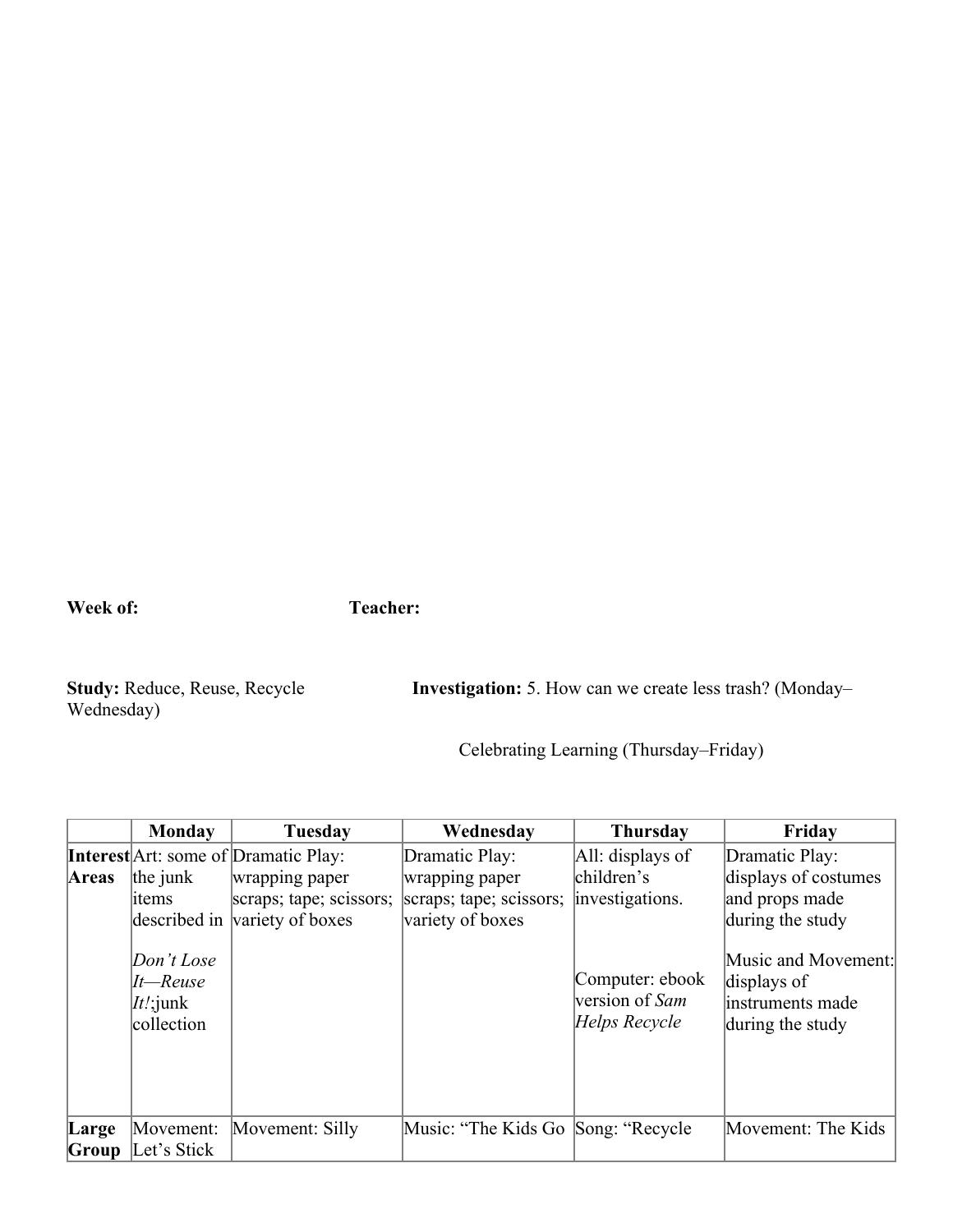|                                                                                                                                                  | Together                                        | Willy Walking                                                                                       | Marching In"                              | Song"                                                                                                              | Go Marching In                                                                |  |  |
|--------------------------------------------------------------------------------------------------------------------------------------------------|-------------------------------------------------|-----------------------------------------------------------------------------------------------------|-------------------------------------------|--------------------------------------------------------------------------------------------------------------------|-------------------------------------------------------------------------------|--|--|
|                                                                                                                                                  | Discussion<br>and Shared<br>Writing:<br>Reusing | Discussion and<br>Shared Writing: Using Shared Writing: So<br>Less in the Classroom Much Trash      | Discussion and                            | Discussion and<br>Shared Writing:<br>Preparing for the<br>Celebration                                              | Discussion and<br><b>Shared Writing:</b><br><b>Interviewing Each</b><br>Other |  |  |
| Read-<br>Aloud                                                                                                                                   | Something<br>From<br>Nothing                    | I Stink!                                                                                            | Peter's Chair                             | Sam Helps Recycle Dinosaur Woods                                                                                   |                                                                               |  |  |
| Small<br>Group                                                                                                                                   | Option 1:<br>Option 2:<br>Which Has<br>More?    | Option $1: \Gamma$ m<br>Guessing Jar Thinking of a Shape<br>Option 2: Shape Book Option 2: Shopping | Option 1: I Went<br>Shopping<br>Word Wall | Retelling of<br>Something From<br>Nothing<br>Option 2:<br>Clothesline<br>Retelling of<br>Something From<br>Nothing | Option 1: Dramatic Option 1: Fruit Salad<br>Option 2: Apple Oat<br>Muffins    |  |  |
| <b>Outdoor Experiences: Dribbling a Ball</b>                                                                                                     |                                                 |                                                                                                     |                                           |                                                                                                                    |                                                                               |  |  |
| <b>Family Partnerships:</b> We invite family members to share a special snack with the class during the<br>celebration at the end of this study. |                                                 |                                                                                                     |                                           |                                                                                                                    |                                                                               |  |  |
|                                                                                                                                                  |                                                 | Wow! Experiences: Friday-Family members visit for the end-of-study celebration                      |                                           |                                                                                                                    |                                                                               |  |  |

#### **Integration of 21st Century Themes and Career Exploration**

Performing assigned classroom jobs and duties

| CRP.K-12.CRP2 | Apply appropriate academic and technical skills.                                   |
|---------------|------------------------------------------------------------------------------------|
| CRP.K-12.CRP4 | Communicate clearly and effectively and with reason.                               |
| CRP.K-12.CRP8 | Utilize critical thinking to make sense of problems and persevere in solving them. |
| CRP.K-12.CRP1 | Act as a responsible and contributing citizen and employee.                        |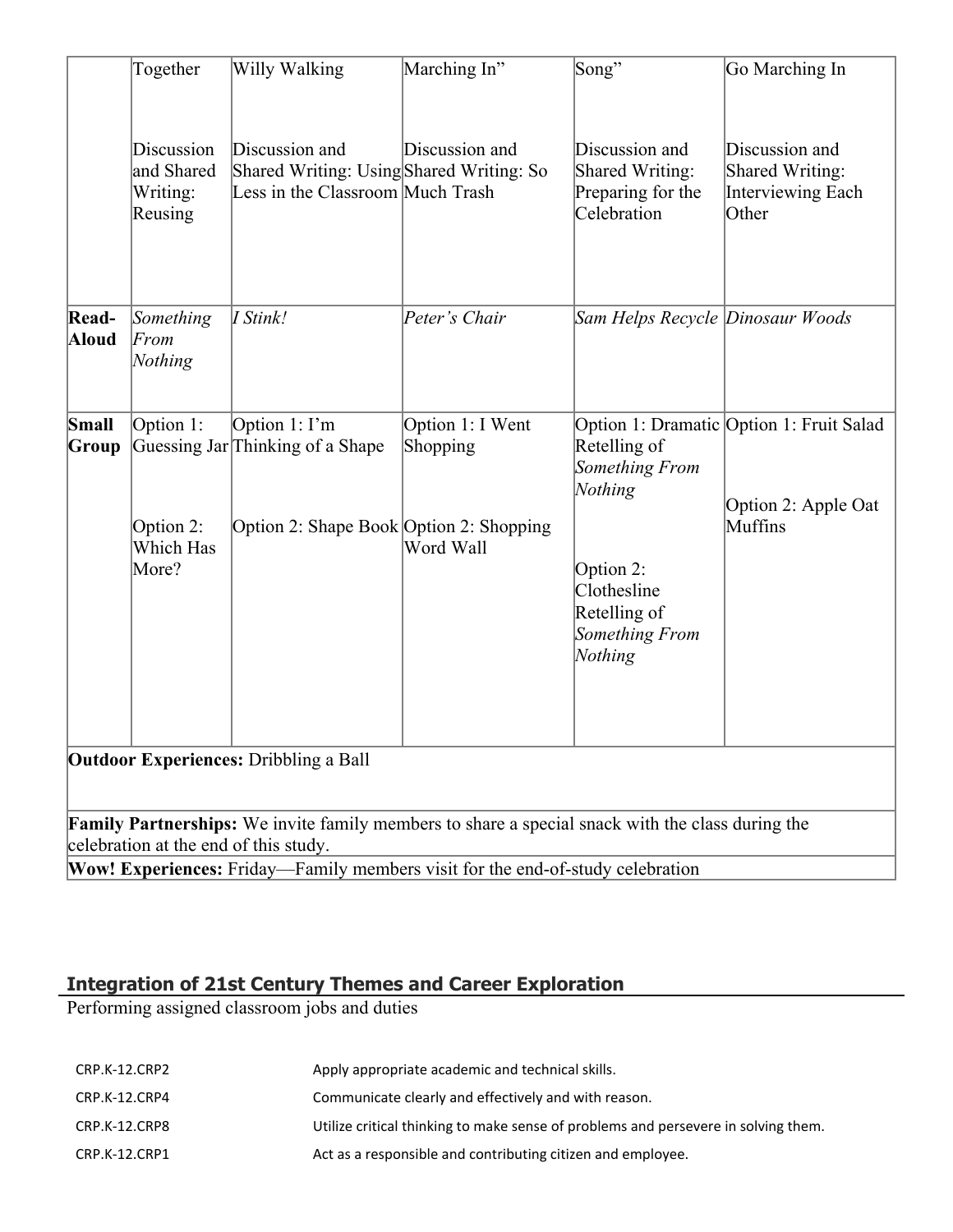## **Technology Integration**

Students will interact with SmartBoard activities.

Students will interact with read-aloud texts both individually and as a large group.

Use of Shutterfly Share Site

Utilize programs on the iPad

Watch and interact with SchoolTube videos.

| TECH.PK.8.4.1        | Use basic technology terms in conversations (e.g. digital camera, battery, screen,<br>computer, Internet, mouse, keyboard, and printer).              |
|----------------------|-------------------------------------------------------------------------------------------------------------------------------------------------------|
| TECH.PK.8.2.5        | Operate frequently used, high quality, interactive games or activities in either screen or<br>toy-based formats.                                      |
| TECH.PK.8.2.3        | Turn smart toys on and/or off.                                                                                                                        |
| <b>TECH.PK.8.2.2</b> | Access materials on a disk, cassette tape, or DVD. Insert a disk, cassette tape, CD-ROM,<br>DVD, or other storage device and press "play" and "stop." |

#### **Interdisciplinary Connections**

Units are interdisciplinary throughout the curriculum.

| SFLS.PK.6.1.2       | Demonstrate an understanding of family roles and traditions.                                                                                                                                                                              |
|---------------------|-------------------------------------------------------------------------------------------------------------------------------------------------------------------------------------------------------------------------------------------|
| AL.PK.9.1.5         | Bring a teacher-directed or self-initiated task, activity or project to completion (e.g.,<br>showing the teacher, "Look-I finished it all by myself!").                                                                                   |
| AL.PK.9.1.3         | Focus attention on tasks and experiences, despite interruptions or distractions (e.g.,<br>working hard on a drawing even when children nearby are playing a game).                                                                        |
| <b>VPA.PK.1.2.4</b> | Listen to, imitate, and improvise sounds, patterns, or songs.                                                                                                                                                                             |
| AL.PK.9.1.4         | Show persistence when faced with challenging tasks and uncertainty, seeking and<br>accepting help when appropriate (e.g., saying to a friend, 'This is hard. Can you help me<br>figure it out?).                                          |
| MA.PK.4.4.3.b       | three-dimensional shapes by building with blocks and with other materials having height,<br>width and depth (e.g., unit blocks, hollow blocks, attribute blocks, boxes, empty food<br>containers, plastic pipe).                          |
| <b>VPA.PK.1.3.4</b> | Differentiate between fantasy/pretend play and real events.                                                                                                                                                                               |
| MA.PK.4.4.2         | Use accurate terms to name and describe some two-dimensional shapes and begin to use<br>accurate terms to name and describe some three-dimensional shapes (e.g., circle, square,<br>triangle, sphere, cylinder, cube, side point, angle). |
| MA.PK.4.2.1.b       | taking apart and taking from ("I have four carrot sticks. I'm eating one. Now I have 3.").                                                                                                                                                |
| MA.PK.4.2.1.a       | putting together and adding to (e.g., "3 blue pegs, 2 yellow pegs, 5 pegs altogether."); and                                                                                                                                              |
| MA.PK.4.1.1         | Count to 20 by ones with minimal prompting.                                                                                                                                                                                               |
| MA.PK.4.1.2         | Recognize and name one-digit written numbers up to 10 with minimal prompting.                                                                                                                                                             |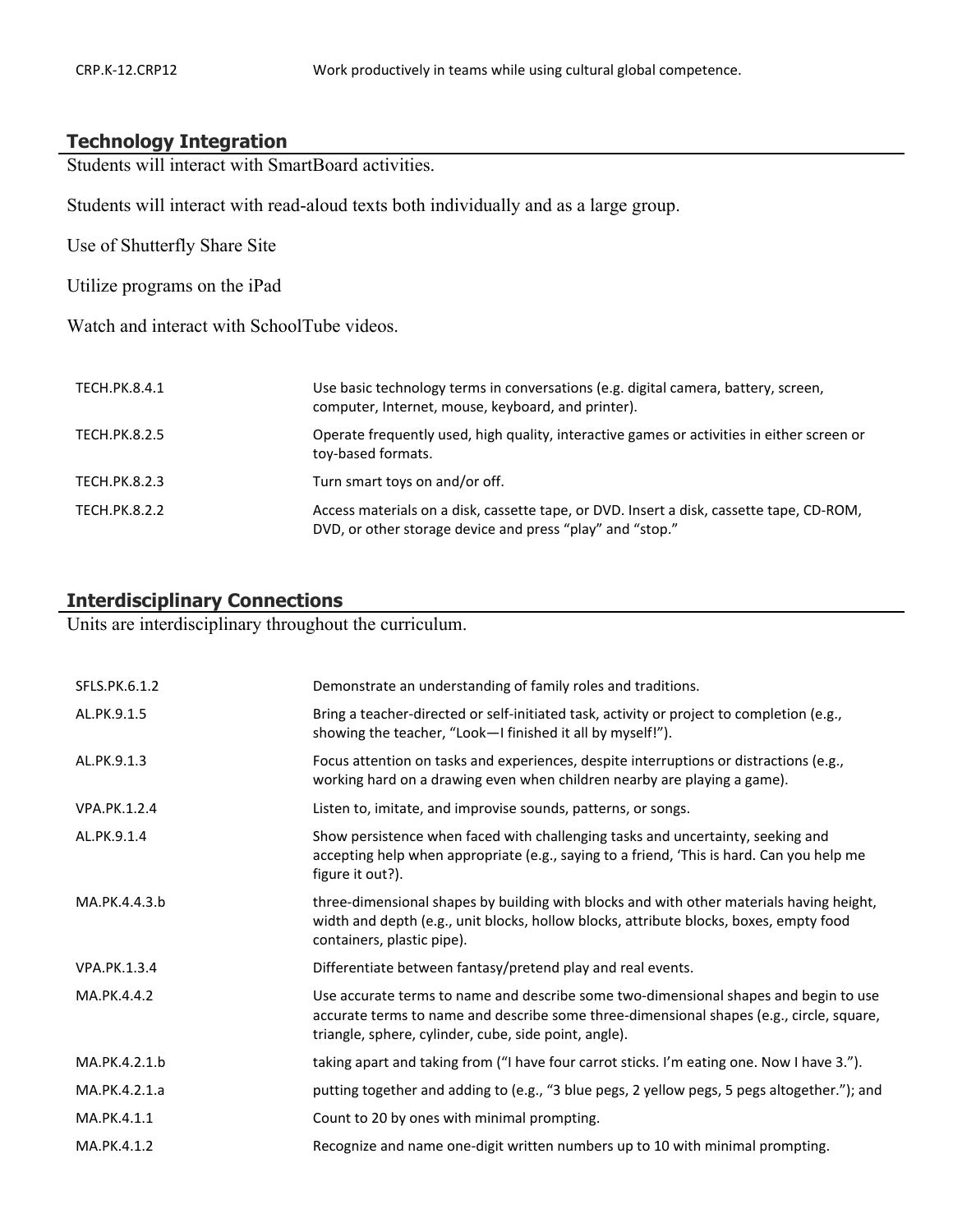| MA.PK.4.1.5   | Use one to one correspondence to solve problems by matching sets (e.g., getting just<br>enough straws to distribute for each juice container on the table) and comparing amounts<br>(e.g., collecting the number of cubes needed to fill the spaces in a muffin tin with one cube<br>each).                                                                                                                                                                                           |
|---------------|---------------------------------------------------------------------------------------------------------------------------------------------------------------------------------------------------------------------------------------------------------------------------------------------------------------------------------------------------------------------------------------------------------------------------------------------------------------------------------------|
| AL.PK.9.1.2   | Show curiosity and initiative by choosing to explore a variety of activities and experiences<br>with a willingness to try new challenges (e.g., choosing harder and harder puzzles).                                                                                                                                                                                                                                                                                                  |
| MA.PK.4.3.1   | Sort, order, pattern, and classify objects by non-measurable (e.g., color, texture, type of<br>material) and measurable attributes (e.g., length, capacity, height).                                                                                                                                                                                                                                                                                                                  |
| AL.PK.9.2.1   | Show flexibility in approaching tasks by being open to new ideas (i.e., doesn't cling to one<br>approach to a task, but is willing to experiment and to risk trying out a new idea or<br>approach).                                                                                                                                                                                                                                                                                   |
| VPA.PK.1.2.3  | Clap or sing songs with repetitive phrases and rhythmic patterns.                                                                                                                                                                                                                                                                                                                                                                                                                     |
| AL.PK.9.4.1   | Use prior knowledge to understand new experiences or a problem in a new context (e.g.,<br>after learning about snakes, children make comparisons when finding a worm on the<br>playground).                                                                                                                                                                                                                                                                                           |
| MA.PK.4.4.1   | Respond to and use positional words (e.g., in, under, between, down, behind).                                                                                                                                                                                                                                                                                                                                                                                                         |
| SFLS.PK.6.2.1 | Demonstrate understanding of rules by following most classroom routines.                                                                                                                                                                                                                                                                                                                                                                                                              |
| MA.PK.4.1.6   | Compare groups of up to 5 objects (e.g., beginning to use terms such as "more," "less,"<br>"same").                                                                                                                                                                                                                                                                                                                                                                                   |
| MA.PK.4.4.3.a | two-dimensional shapes (e.g., use two dimensional shapes to make designs, patterns and<br>pictures by manipulating materials such as paper shapes, puzzle pieces, tangrams;<br>construct shapes from materials such as straws; match identical shapes; sort shapes based<br>on rules [something that makes them alike/different]; describe shapes by sides/angles;<br>use pattern blocks to compose/decompose shapes when making and taking apart<br>compositions of several shapes). |
| AL.PK.9.2.2   | Use the imagination to solve problems, use materials, role play, write stories, move the<br>body, or create works of art (e.g., create pretend spinach out of torn green construction<br>paper to serve for dinner).                                                                                                                                                                                                                                                                  |
| VPA.PK.1.4.1  | Demonstrate the safe and appropriate use and care of art materials and tools.                                                                                                                                                                                                                                                                                                                                                                                                         |
| MA.PK.4.1.4   | Understand the relationship between numbers and quantities (i.e., the last word stated<br>when counting tells "how many"):                                                                                                                                                                                                                                                                                                                                                            |
| AL.PK.9.2.3   | Use multiple means of communication to creatively express thoughts, ideas, and feelings<br>(e.g., sing a song and act out the story of the life cycle of a butterfly).                                                                                                                                                                                                                                                                                                                |
| MA.PK.4.1.3   | Know that written numbers are symbols for number quantities and, with support, begin to<br>write numbers from 0 to 10.                                                                                                                                                                                                                                                                                                                                                                |
| SFLS.PK.6.2.2 | Demonstrates responsibility by initiating simple classroom tasks and jobs.                                                                                                                                                                                                                                                                                                                                                                                                            |

## **Differentiation**

Students will be offered support and challenges as deemed appropriate.

#### **Modifications & Accommodations**

Pre-school has multiple identification processes and services for students needing support.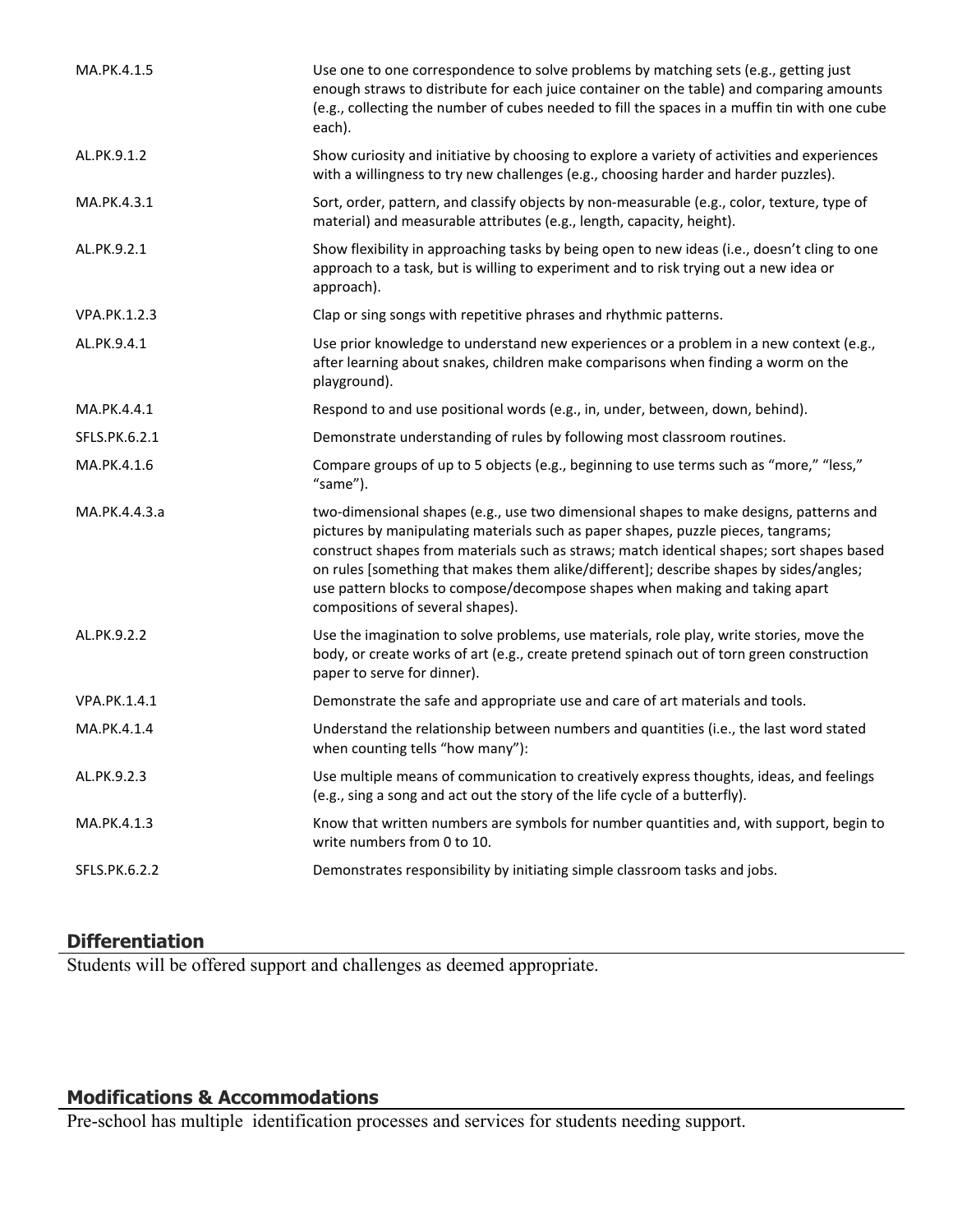## **Benchmark Assessments**

Teacher created benchmark assessment

### **Formative Assessments**

Teacher observation

## **Summative Assessments**

Anecdotal record keeping

#### **Instructional Materials**

See items located in lesson plans above.

## **Standards**

| ELA.PK.RI.PK.4 | With prompting and support, ask and answer questions about unfamiliar words in<br>informational text.                                                                                                                                                                              |
|----------------|------------------------------------------------------------------------------------------------------------------------------------------------------------------------------------------------------------------------------------------------------------------------------------|
| ELA.PK.RL.PK.1 | With prompting and support, ask and answer key elements in a familiar story or poem.                                                                                                                                                                                               |
| ELA.PK.RL.PK.2 | With prompting and support, retell familiar stories or poems.                                                                                                                                                                                                                      |
| ELA.PK.RL.PK.7 | With prompting and support, using a familiar storybook, tell how the illustrations support<br>the story.                                                                                                                                                                           |
| SCI.PK.5.1.1   | Display curiosity about science objects, materials, activities, and longer-term<br>investigations in progress (e.g., ask who, what, when, where, why, and how questions<br>during sensory explorations, experimentation, and focused inquiry).                                     |
| SCI.PK.5.1.4   | Communicate with other children and adults to share observations, pursue questions,<br>make predictions, and/or conclusions.                                                                                                                                                       |
| ELA.PK.RI.PK.7 | With prompting and support, tell how the illustrations support the text (information or<br>topic) in informational text.                                                                                                                                                           |
| SCI.PK.5.2.1   | Observe, manipulate, sort, and describe objects and materials (e.g., water, sand, clay,<br>paint, glue, various types of blocks, collections of objects, simple household items that can<br>be taken apart, or objects made of wood, metal, or cloth) in the classroom and outdoor |